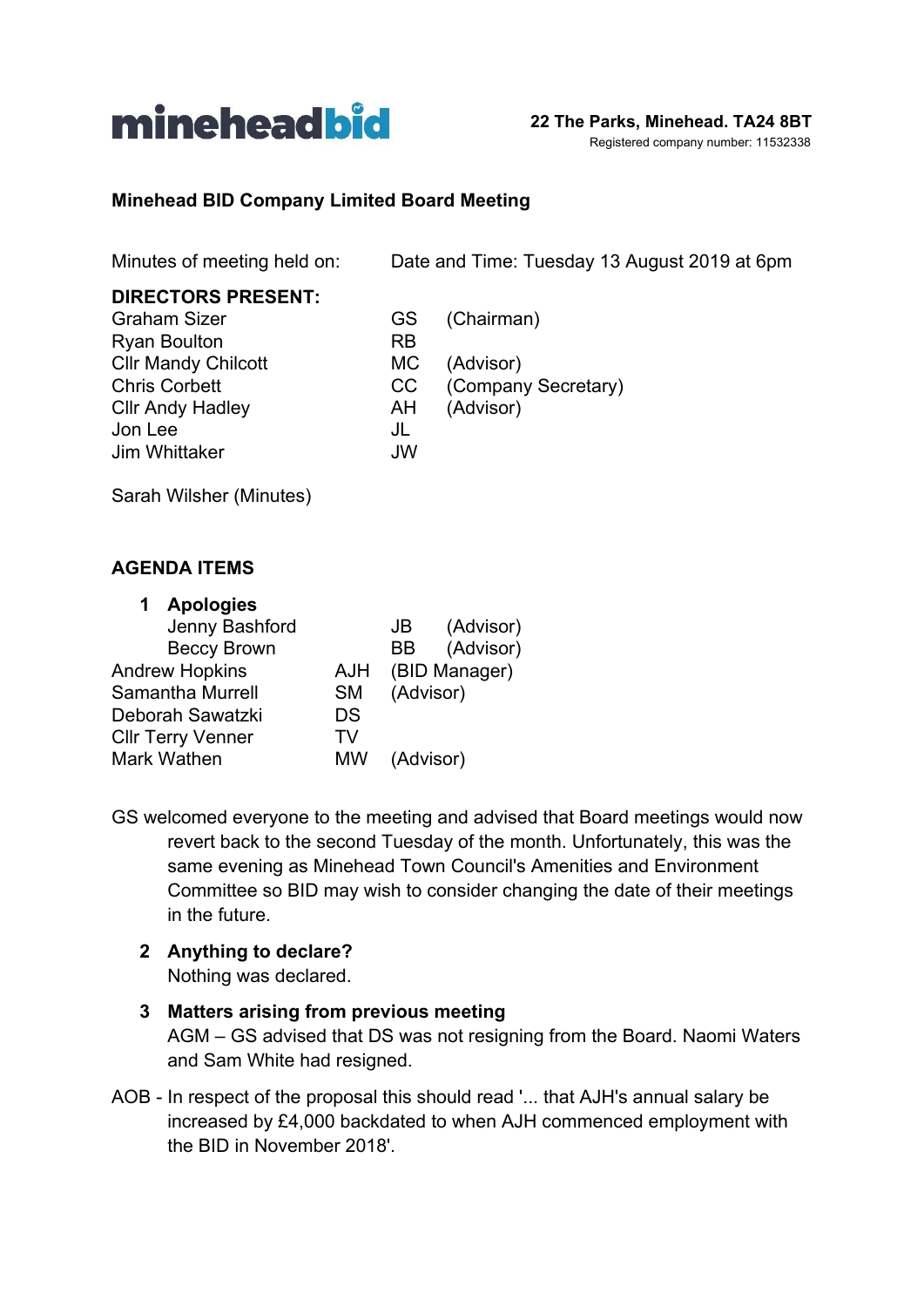- Levy paying As the Board minutes are public documents, commercially sensitive information such as the names of the businesses given in connection with the paying of the levy should either be omitted from the minutes or the minutes for the issue put on a separate confidential sheet for Board members only. CC to look at this and provide SW with the appropriate wording.
- Cycling Grand Prix GS reported that following a survey of accommodation providers six out of the nine questionnaires received had been positive about the Cycling Grand Prix. This would be included in the newsletter.
- Ladies in Business GS advised that a meeting was being held on 14 August. CC stated that in order to provide the banners for the event he needed the artwork. GS to speak to DS.

# **ACTION: GS to talk to DS about the artwork for the banners.**

SWT responsibilities re signage - SM had agreed to chase Neil Corfield in this regard. As SM was currently on leave this action point would be carried over to the next meeting.

#### **ACTION: SM to chase Neil Corfield re signage responsibilities of SWT**.

Minehead Skip Hire and black sack waste - GS had tried to contact Minehead Skip Hire, but this Company did not appear to exist. JL advised that it was now called Exmoor Skip Hire.

#### **ACTION: GS to talk to Exmoor Skip Hire.**

- Queen Ann's statue in Wellington Square GS reported that AJH had sent an email to Jo O'Hara at SWT, but he was unaware whether a reply had been received. AJH note post meeting – the cleaning of the statue was part of a wider conversation on heritage matters within Minehead, I will chase to see if I can move this forward.
- MC asked whether BID was in favour of the proposal to convert the Lifestyle Warehouse into a cinema. GS said that they were in favour and wished to express their support.

#### (*This can be done via:*

*[https://www1.somersetwestandtaunton.gov.uk/online-applications/applicationDetails.](https://www1.somersetwestandtaunton.gov.uk/online-applications/applicationDetails.do?activeTab=makeComment&keyVal=_WSC_DCAPR_30119) [do?activeTab=makeComment&keyVal=\\_WSC\\_DCAPR\\_30119](https://www1.somersetwestandtaunton.gov.uk/online-applications/applicationDetails.do?activeTab=makeComment&keyVal=_WSC_DCAPR_30119)*)

#### **4 Adoption of minutes of the previous meeting**

Subject to the above amendments, the minutes were agreed as an accurate record of the meeting.

#### **5 Events Sub-Committee Update**

AH expressed a wish to be involved on the Events and Public Realm Sub-Committees.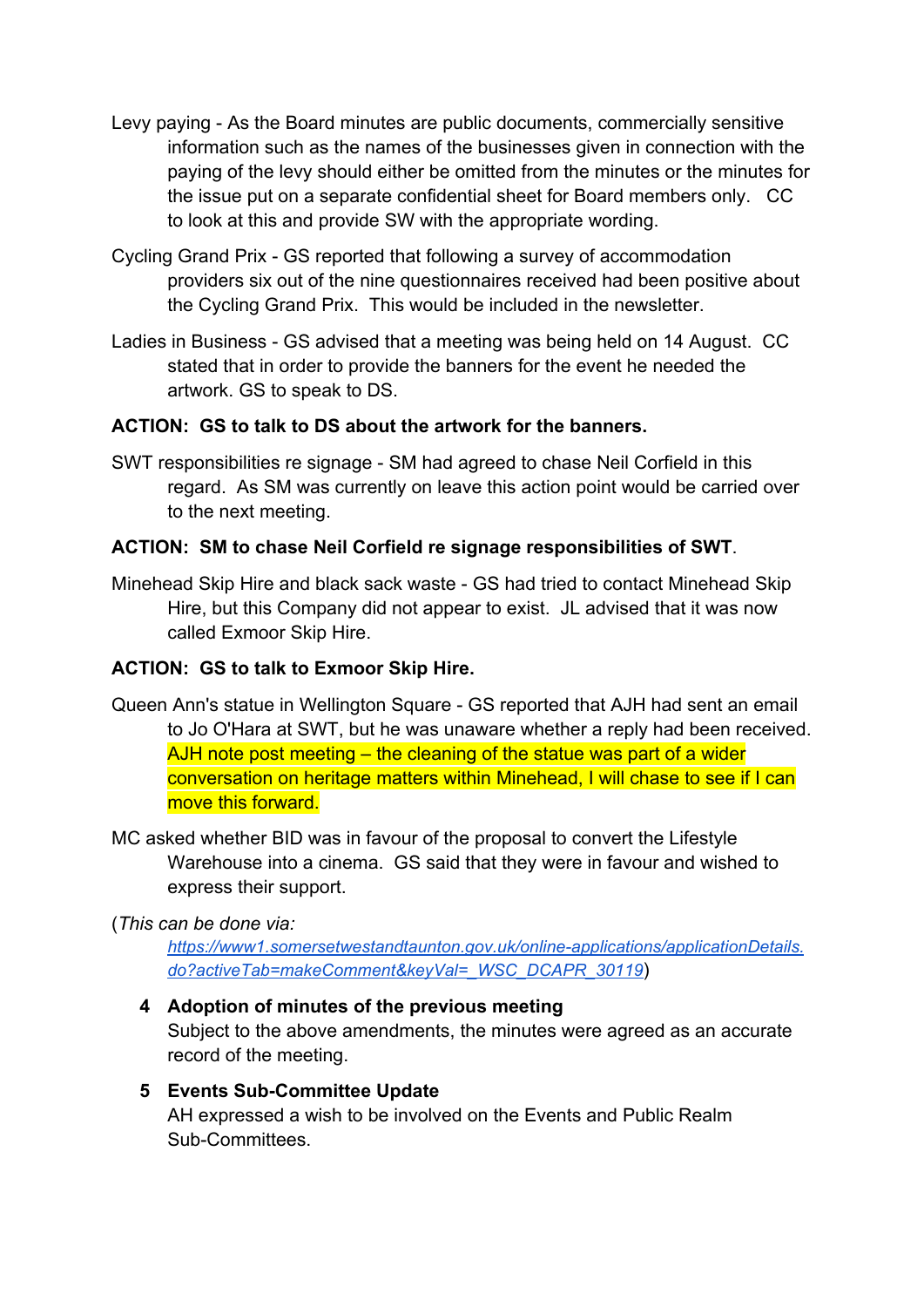- The Board considered the following proposals for funding in connection with the 40's Weekend:
- Project Proposal Form for the West Somerset Railway 40's Weekend from 13 to 15 September 2019 for the sum of £2,000. RB Proposed and JW seconded that the funding be granted. The proposal was AGREED.
- Project Proposal Form for the 40's Weekend High Street dressing from 13 to 15 September 2019 for the sum of £1,200. JL Proposed and CC seconded that the funding be granted. The proposal was AGREED.
- EAT Festival This would be held in The Avenue and the Old Hospital with demos at the Beach Hotel and Foxes Hotel. BID had a three year contract with EAT Festival. AH showed fliers which had been given to District Councillors. There was a BID logo, but the BID had not seen the fliers, and although SWT had given money to the Festival there was no SWT logo on them.
- AH advised that this event would have a negative impact on eating establishments in the town. GS proposed that a BID table/stall would be set up, with a banner, for the BID eateries to display their fliers, nibbles, the day's specials, etc. This would be advertised in the newsletter. JW suggested that the names of the BID eating establishments should be publicised at this stall.
- A discussion then took place on the need to attempt to mitigate against adverse effects on BID members by events being held within the town which could take customers away from them.
- Christmas Event JL reported that he had received an information sheet from Gateway Events about the Minehead Christmas Festival from 29 November to 1 December (inclusive). A three day road closure was proposed covering The Avenue from the Tregonwell Road junction and continuing up to encompass The Parade on both sides to its junction with Friday Street. The meeting expressed concern about where the buses and taxis would go.
- Cycling Grand Prix JW suggested that a pre-launch event be organised before the road closure takes place, which would enable retailers to benefit from the increase in the number of visitors. Ideally, the event needed to be reduced in length, perhaps lasting one or one-and-a-half days rather than two. GS advised that it would be likely that BID would continue to support the event financially in the future although the plan was to reduce support over the years as the event becomes more successful and self-financing. This year entries had doubled to 300 and it was felt that this trend would continue.

#### **6 Public Realm Sub-Committee Update**

GS reported the following:

Bunting and hanging baskets - these were looking good and positive comments had been received. There was now a need to focus on Holloway Street and the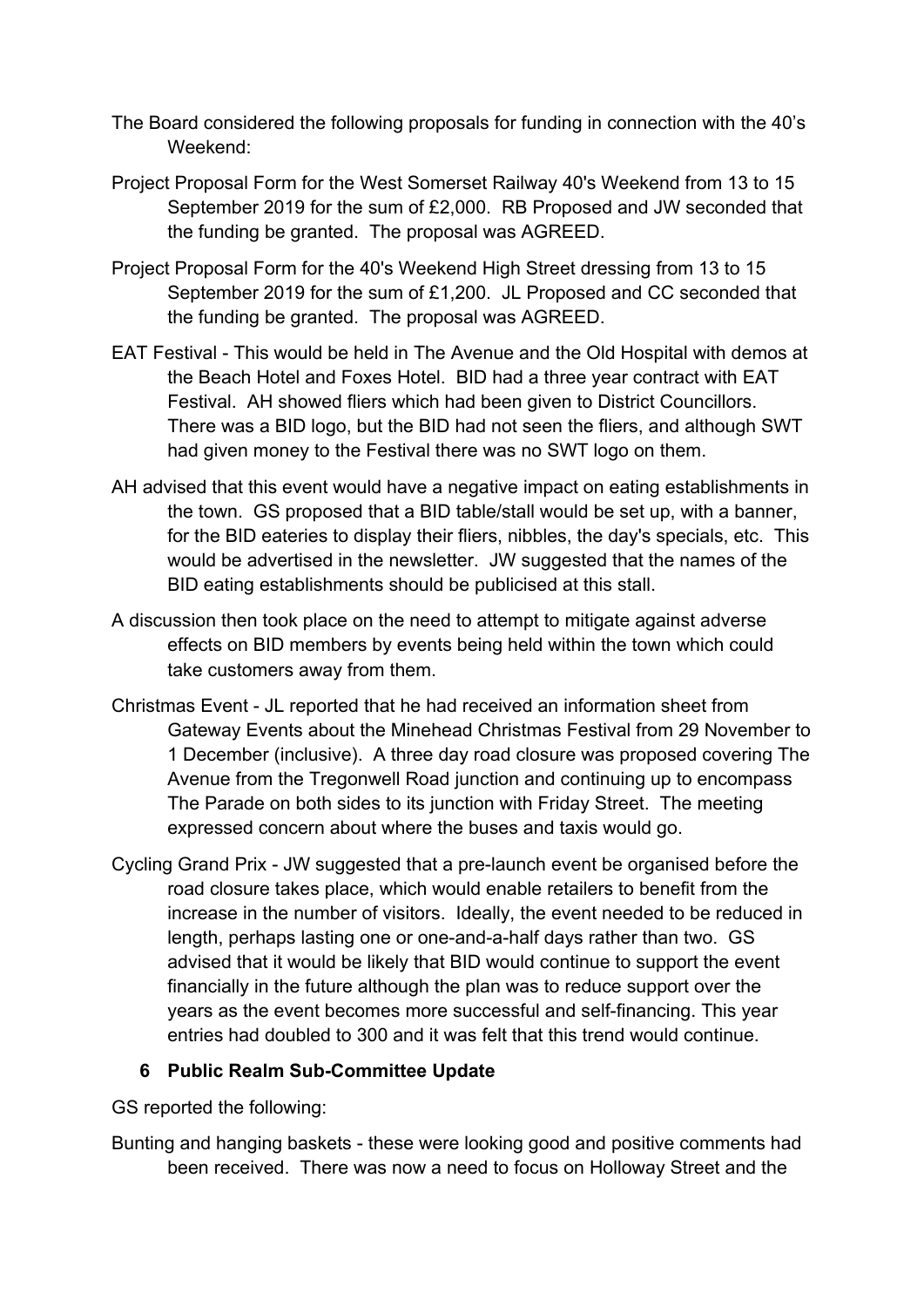lower end of The Avenue, which would be more difficult in respect of the hanging baskets in the latter case as the fixing points for the brackets would not be uniform on each building so the line of baskets would be irregular, which would not be as visually appealing and would cause problems and higher costs in terms of watering. Brackets cost £30 to £40 but could be used for Christmas trees too.

- Poles on the forecourts were an alternative, as in Taunton, but could not easily take Christmas trees and were expensive at a cost of £200-£300 each, although for hanging baskets they would visually look attractive and watering costs would be lower.
- Benches Three benches had been installed outside Blueberry, the Lighting Company and Discount Bags. Minehead BID signs, made by Active Signs, were displayed on the benches. Permission from Somerset County Council was being sought for three benches at the junction of The Avenue and The Esplanade. MC advised that it cost £500 per item to place a bench or other structure on highway land. Also, she informed that three Friendship benches were being installed within the town.

#### **7 Marketing Update**

- GS reported that 125,000 copies of the Visit Somerset brochure had been produced. CC expressed concern about Minehead's input on the Visit Somerset's website. AH wondered if AJH had approached Visit Exmoor to include Minehead within their marketing and MC advised that Visit Exmoor received funding to include the coastal strip. She also felt that more leaflets on local attractions needed to be included in the leaflet racks within local retailers, etc.
- JW felt that marketing needed to be broader and that Minehead needed to reach a national audience through Visit Somerset, not just operate at a local level. Leaflets were needed to be in other areas of Somerset and further afield to entice visitors to Minehead. Visit Somerset needed to be used as much as possible in order for the BID to receive value for the subscription paid. GS advised that AJH had been tasked with giving marketing a push. In this respect AJH had been talking to Les Barber regarding coach friendly status for Minehead and a proposal would be presented to the September Board meeting.
- A Minehead Market Research Meeting would be held with Visit Somerset on Thursday, 5 September 2019 at the Beach Hotel from 10am to 12noon. All Board members were invited.

#### **8 BID Manager's Monthly Report**

JW read AJH's report, which had been previously circulated. GS reported that Avon and Somerset Police stated that there were not the serious anti-social behaviour issues in Minehead that there were in other and larger towns in the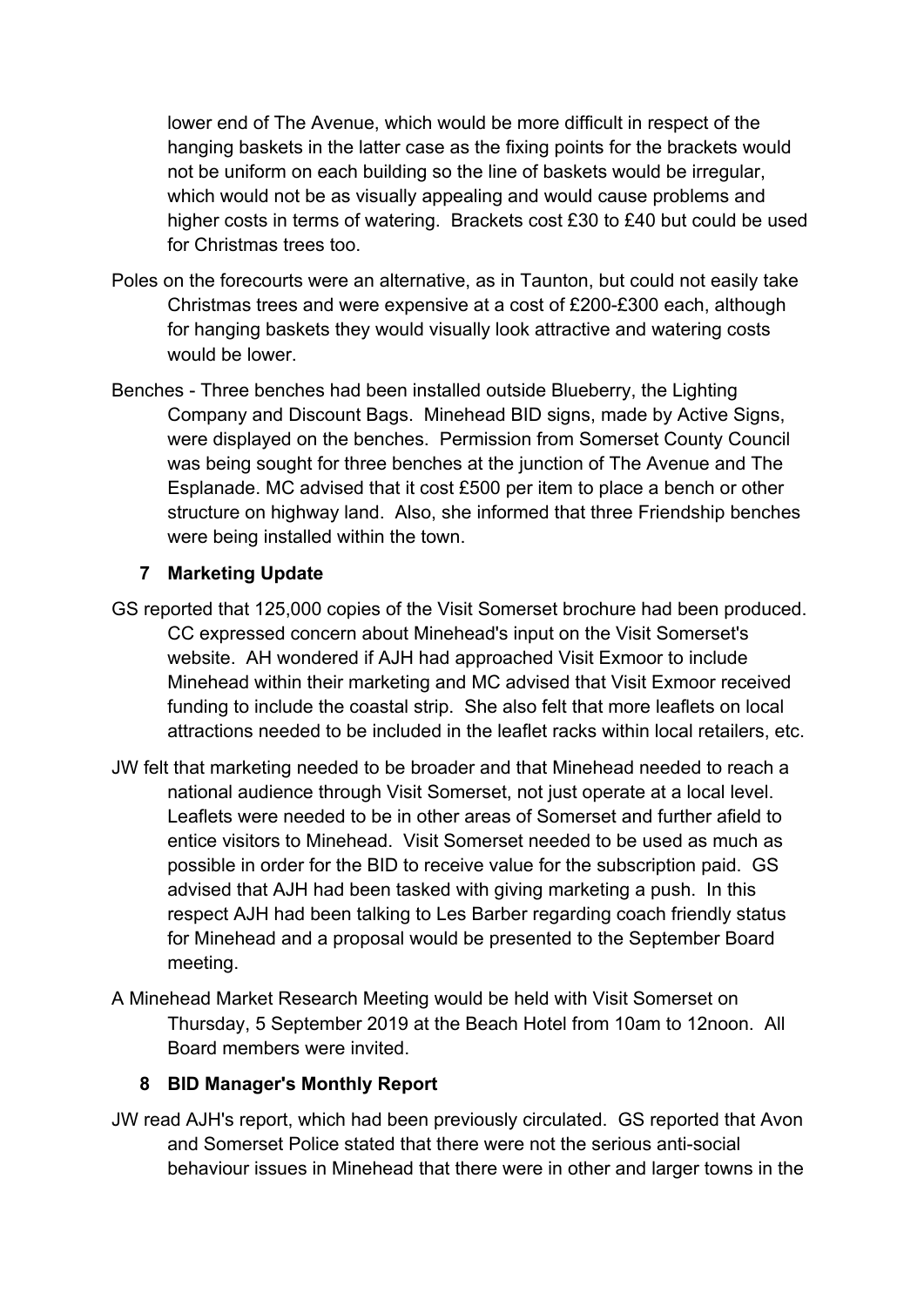County. Recorded incidences were low. AH and MC explained that this was due to a lack of reporting in Minehead, which was an ongoing concern.

AH had recently received a survey of BT phone boxes that BT wished to disconnect. Most of them were in the Taunton area, but some were in West Somerset. JL advised that the phone box outside the Regal Theatre was to be renovated.

# **9 Financial Update**

- CC circulated the 'profit and loss' figures up to 30 June 2019 and spoke to the accounts, as follows: The bid levy collected up to this date was £93,500. Since then a further £12,880 had been collected, making a total of £106,380, which was 96% of the total receipt due. There were 243 BID levy payers.
- Other revenue outstanding was from the West Somerset Railway for extra hanging baskets. GS advised that he had chased Sam White and the payment would be made in the near future.
- Total administrative costs needed to be clarified and CC would look at re-ordering the accounts so that they better reflected where monies were being spent or coming in.

£18,000 + VAT was coming from SWT for the first series of year 2 levy payments.

The bank balance as at 13 August 2019 was £53,389 (excluding the £18,000).

CC advised that the accounts would be prepared in time for the AGM. He was looking for a qualified accountant to do this and it was agreed that he would approach Lentells in Taunton.

# **ACTION: CC to approach Lentalls in respect of preparing the accounts for the AGM.**

CC confirmed that all expenditure figures over £500 were approved by the Board, sub-committees having autonomy to spend up to £500.

# **10 AGM - reminder of rules and protocols - 23 September 2019**

CC reported that notice of the forthcoming election of Board members had been sent to levy payers inviting nominations for Directors. The deadline for completed nomination papers was 16 August. None had been received to date.

- GS advised that notices of the AGM needed to be sent to the levy payer, which in the case of a national brand, would be to head office. The levy payer only could vote or could put forward a proxy. It was noted that according to the Articles of Association the election of Chair should take place at the Annual General Meeting.
- It was agreed that a meeting for BID members should be held to enable all gripes and concerns to be aired and responded to in an informal setting, with nibbles.